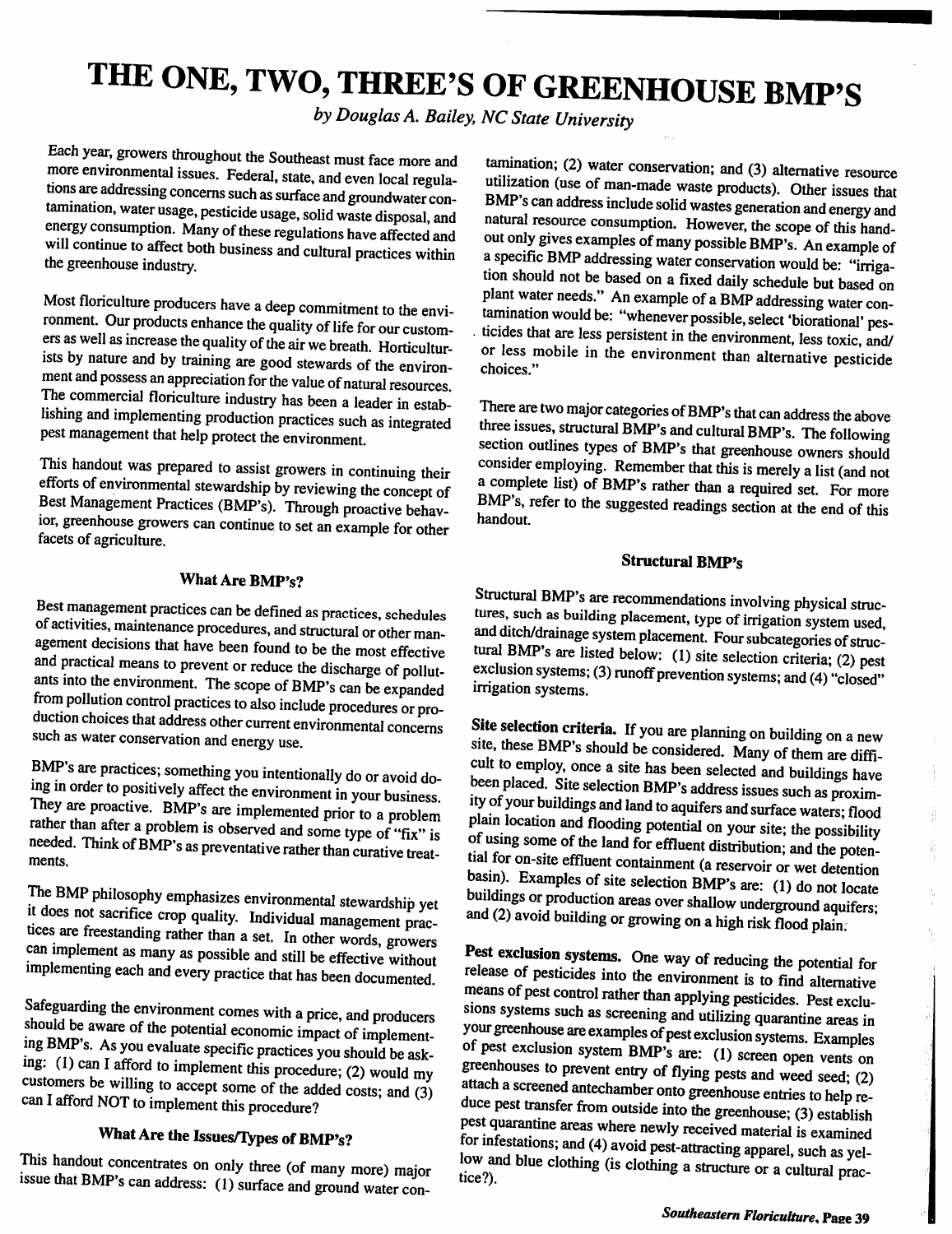Runoff prevention systems. Runoffincludes effluent (water/fer tilizer solution used for irrigation) as well as storm water that drains from buildings. Ideally, all drainage water should be contained on site (no runoff at property boundaries). Examples of runoff pre vention system BMP's are: (1) grade construction sites for ero sion control and planned precipitation collection; (2) establish veg etative buffer zones (vegetative filter strips or sod or other plants that remove sediment, nutrients, and other pollutants from runoff by filtration, deposition infiltration, absorption, and decomposi tion); (3) construct a wet detention basin to store effluent and re use for irrigation purposes; (4) utilize natural or constructed wet lands as an effluent filtration unit; (S) disperse nutrient-rich efflu ent onto effluent utilization fields (crops such as oats that will ab sorb and scrub nutrients out of the effluent); and (6) pump effluent through a bioreactor or biofiltration system to remove nutrients and other chemicals prior to effluent discharge.

Closed irrigation systems. A truly "closed" irrigation system does not allow any water or fertilizer solution to escape from the pro duction facility into the environment. Containment and recircula tion of effluent is an excellent technique to prevent runoff of any kind. The following irrigation systems are examples of closed irrigation system BMP's: (1) ebb and flood tables; (2) recircula tion delivery troughs; and (3) flood floor + sump (a catch basin to hold solution between irrigations) delivery. It is possible to dra matically reduce the potential for runoff by using quasi-closed sys tems that are not completely closed, yet contain all effluent onsite. The following quasi-closed irrigation systems are considered BMP's, when used in conjunction with a wet detention basin: (1) individual catch pans; (2) closed tray systems; and (3) solid floor production areas with directed drainage.

# Cultural BMP's

Cultural BMP's are practices used in the production of plants; how you grow your crop and cropping decisions made during produc tion. Three subcategories of cultural BMP's are listed below: (1) substrate management practices; (2) pest management practices; and (3) the optimization of the production environment.

Substrate management practices. One way of reducing the po tential for runoff is to reduce the number of irrigations and the amount of leaching during production. The substrate you select can have an effect on the watering requirements of your crop. The mix you choose and how you manage it can (how water and fertil izer are applied) affect runoff potential from your greenhouse. Examples of substrate management BMP's are: (1) grow in "tighter" mixes that have greater water holding capacity than al ternative mixes; (2) decrease the leaching fraction of irrigation events to reduce effluent volume; (3) make fertilizer applications based on nutrient monitoring and plant needs rather than temporal scheduling; and (4) utilize man-made waste materials such as coir fiber and composted yard wastes in substrates rather than relying solely on limited natural resources such as peat moss.

Pest management practices. The concept of integrated pest man agement has been preached and practiced for years in the green house industry, but it never hurts to review environmentally friendly pest management practices. The following are examples of pest management BMP's: (1) scout and monitor pest populations or incidence of diseases for judicious timing populations or incidence of diseases for judicious timing of pesticides; (2) employ cultural